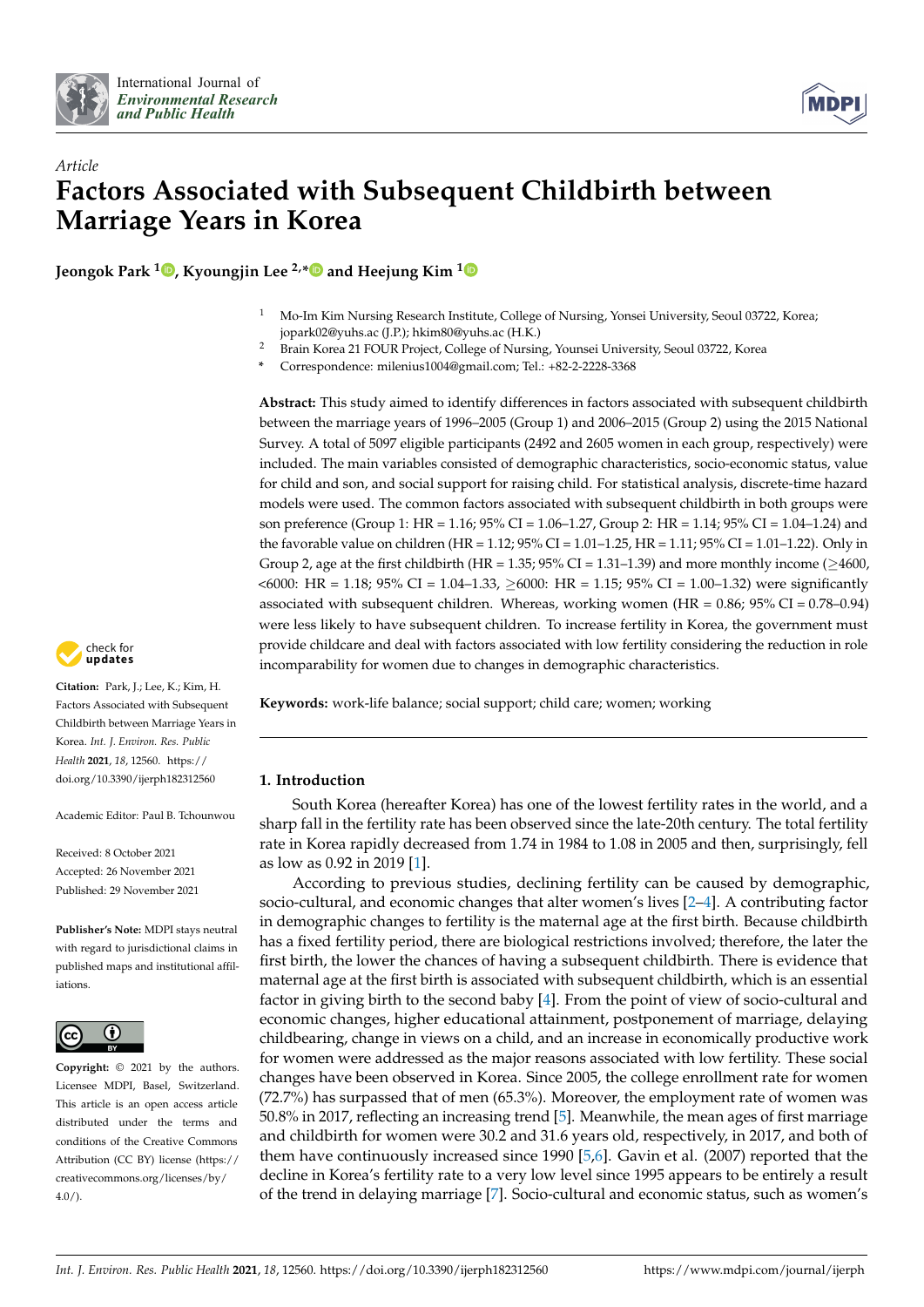educational level, working status, careers, and income level, are closely related to delaying marriage. Women with higher education are more likely to hold a better job, have higher earnings, and better economic independence. Previous studies reported that these factors have a negative relationship with birth rates [\[8\]](#page-9-6). A wider range of life options by obtaining higher education contribute to avoidance or delay in marriage and childrearing, which relieves the burden on women in family obligations formed by marriage [\[9\]](#page-9-7). In the same context, postponing having a child could also explain the possibility of choosing to pursue

one's career. Working women with advanced education raising a young child were less likely to have a subsequent child than full-time housewives. The additional caregiver role formed by marriage is a burden for women; therefore, working women tend to consider either forsaking employment or having only one child to reduce the burden of life [\[10\]](#page-9-8). The value of children (VOC) can be divided into instrumental and psychological val-

ues [\[11](#page-9-9)[,12\]](#page-9-10). Instrumental VOC can be defined as an economic and social utility of children, such as providing economic support and succeeding family line, while psychological VOC refers to the emotional benefits of having children, such as providing comfort for parents in their advanced age. Korean married women's views on children have also changed. The proportion of participants who answered that married couples should have children was 53.8% in 2006 and 46.3% in 2012. Extramarital birth is extremely rare in Korean culture, and it seems that childbearing should be considered in married women.

Blood relatives customarily assist parents in child rearing in all tribal cultures, which are representative of our species' evolutionary past and therefore of human nature. These relatives include grandparents, older siblings, and others. Research indicates that marital satisfaction is higher in collectivist cultures with a strong extended family than in cultures, such as the US, which are individualistic [\[13\]](#page-9-11). Societal measures that facilitate care by grandparents would be expected to encourage parents to have subsequent children, such as financial subsidies or medical help, allowing grandparents to remain in the home. Furthermore, children tend to do better developmentally if cared for by biological kin than by non-kin [\[14\]](#page-9-12). They are less likely to be abused and neglected than if raised by a stepparent.

The husband's housework support and family support are another variable closely related to the fertility rate. Thus, Sear (2017) reported that the interaction with kin was associated with positive fertility in middle- and lower-income groups [\[15\]](#page-10-0).

Therefore, the conceptual framework for the current study is developed based on a literature review and included demographics, socio-economics, values, and support factors to examine the differences in factors associated with subsequent childbirth by marriage year (Figure [1\)](#page-2-0). A previous study explored the various factors influencing the low birth rate of married women in Korea [\[4\]](#page-9-2), but that did not include the Korea Government fertility policy, which active implementation started in 2006. Low fertility in Korea was seen as a national concern in the mid-2000s. The Presidential Commission on Aging Society and Population Policy was established in 2005, and plans for an aging society and population were implemented [\[16\]](#page-10-1). Specifically, the first (2006 to 2010) and second (2011 to 2015) fiveyear plans that encouraged childbirth focused on reducing childcare burdens in married households, for example, by supporting costs of raising and educating children, as well as promoting work-life balance and healthy pregnancy and birth. Despite the Korean government's 2006 policy to promote childbirth, the total fertility rate has continued to fall from its 2017 level of 1.05 [\[6\]](#page-9-4). In order to understand the low fertility in a variety of ways and provide basic data for formulating a new birth encouragement policy, it is critical to examine the differences in factors associated with subsequent childbirth both before and after the plan's implementation. Therefore, this study aimed to examine differences in factors associated with subsequent childbirth between the marriage years of 1996–2005 and 2006–2015.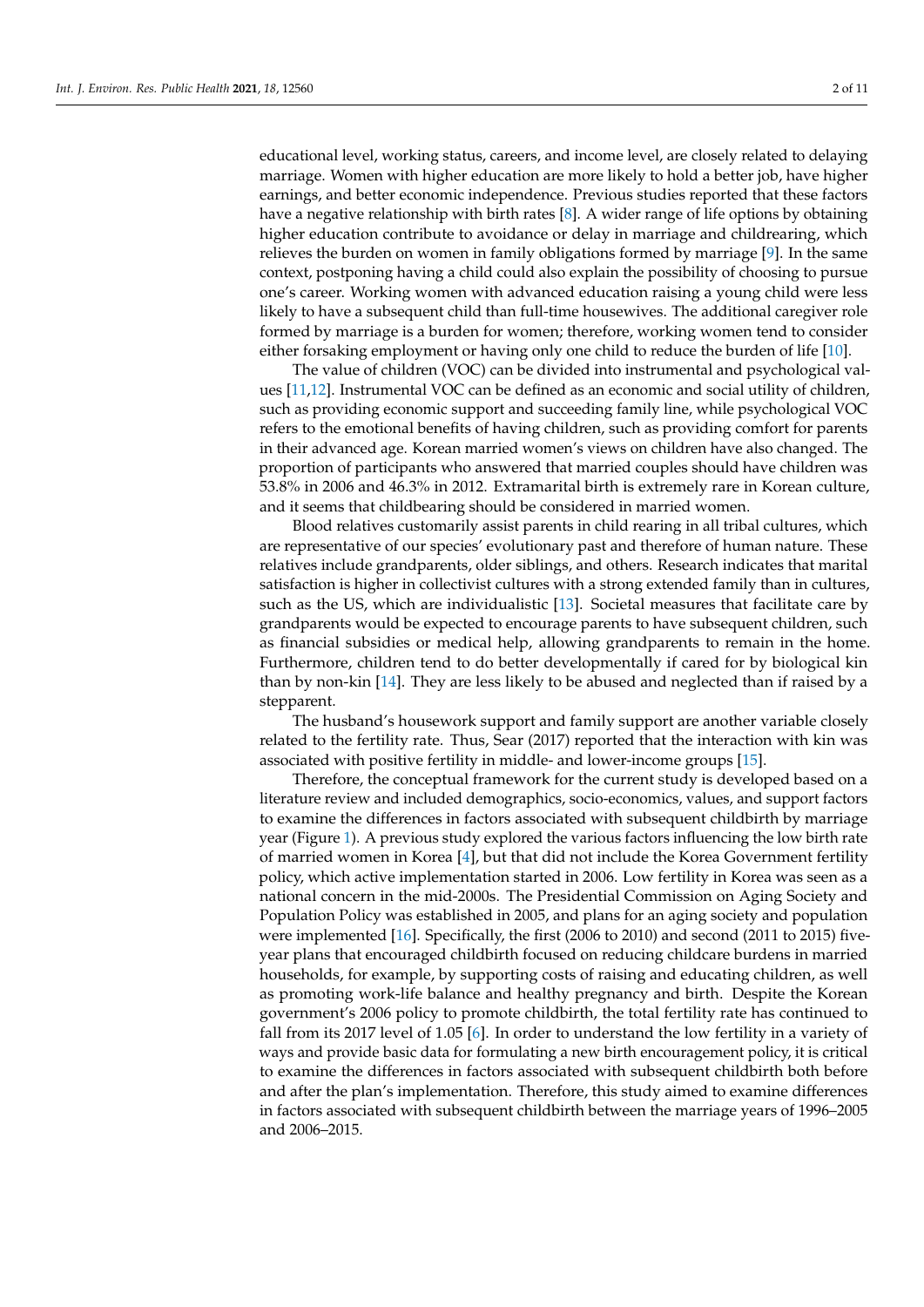<span id="page-2-0"></span>

**Figure 1.** The conceptual framework of the study. **Figure 1.** The conceptual framework of the study.

# **2. Materials and Methods 2. Materials and Methods**

This study employed a secondary data analysis using the dataset of the 2015 National This study employed a secondary data analysis using the dataset of the 2015 National Survey on Fertility and Family Health and Welfare (NSFFHW). Survey on Fertility and Family Health and Welfare (NSFFHW).

## *2.1. Data*

*2.1. Data*  The Korea Institute for Health and Social Affairs (KIHASA) conducted the NSFFHW since the early 1970s. The purpose of this primary data collection was to provide baseline evidence supporting the government's short- and long-term population policies [\[17\]](#page-10-2). The 2015 survey was conducted among approximately 11,009 married women of childbearing ages (15 to 49 years old) derived from 12,000 households within 600 survey areas using probability sampling based on the Population and Housing Census in 2010 [\[17\]](#page-10-2). probability sampling based on the Population and Housing Census in 2010 [17].

#### *2.2. Participants*

Figure 2 shows the process of sample selection for this secondary data analysis. A total of 11,009 women participated in the 2015 NSFFHW. Among 11,009 total women participants, 1959 women married before 1996 were excluded. Additionally, 3944 women were excluded based on the exclusion criteria: (1) those who aged 18 years or younger because they legally need their parental consent for the marriage; (2) those who were remarried or foreigners; (3) those who had a history of having no children, child's death, stillbirth, and infertility; and (4) those answering 'non-applicable' on the specific questions related to our study variables. After applying these exclusion criteria, a total of 5097 women remained and then they were divided into those married between from 1996 to 2005  $(n = 2492)$  and those married between from 2006 to 2015  $(n = 2605)$ .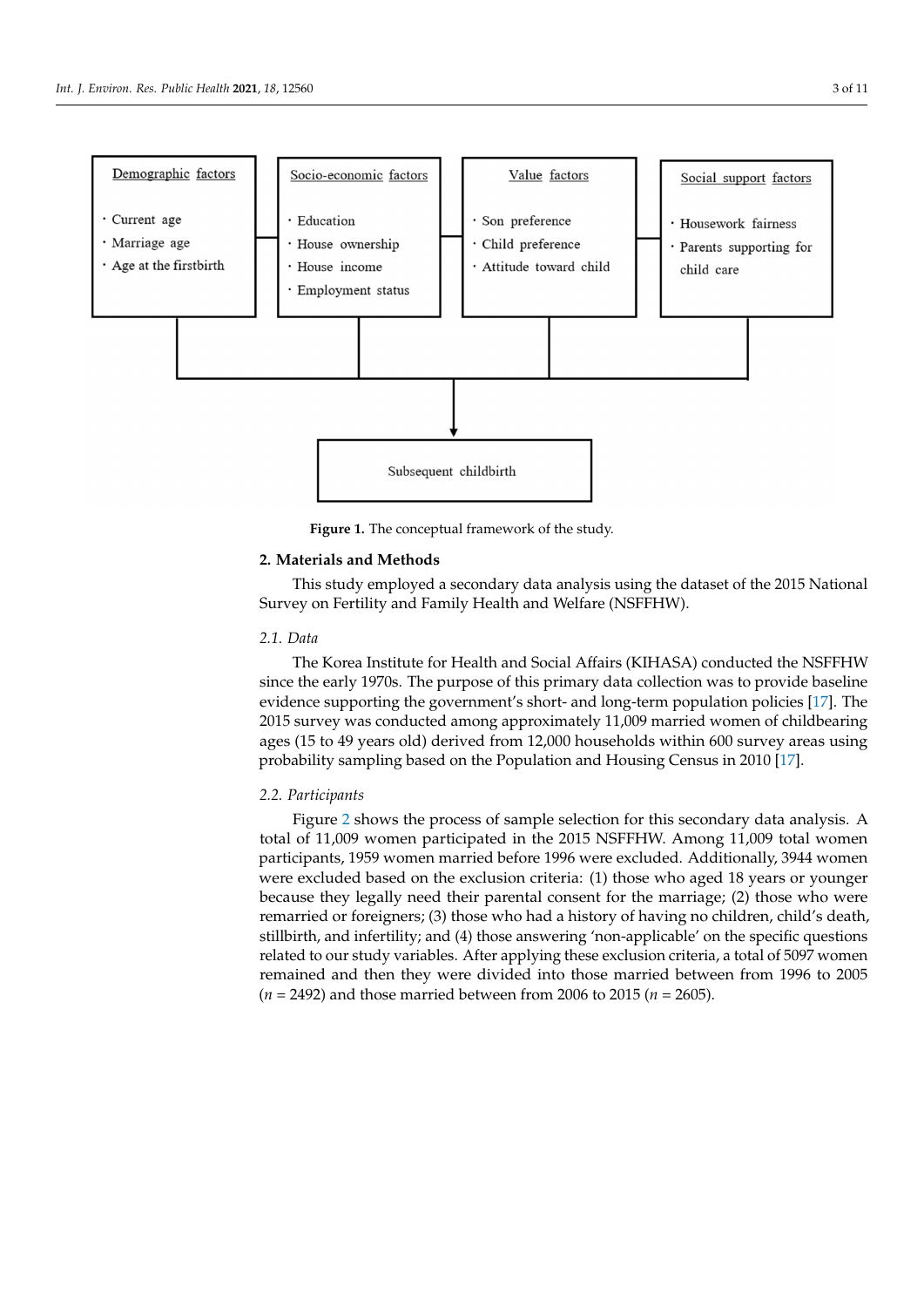<span id="page-3-0"></span>

**Figure 2.** The selection process of participants. **Figure 2.** The selection process of participants.

Participants, 1959 women married before 1996 were excluded. Additionally, 3944 women were excluded based on the exclusion criteria: (1) those who aged 18 years or younger because they legally need their parental consent for the marriage; (2) those who were remarried or foreigners; (3) those who had a history of having no child, child's death, stillbirth, infertility; and (4) those answering 'non-applicable' on the specific questions related to our study variables. After applying these exclusion criteria, a total of 5097 women remained and then they were divided into those married between from 1996 to 2005 (*n* = 2492) and those married between from 2006 to 2015 (*n* = 2605).

# day of the first and the day of the second childbirth. *2.3. Variables*

# 2.3.1. Dependent Variable

Included current variance was the stassequent childbirths. It is a dichotomolas variance showing whether there were any subsequent childbirths after the first one. Considering the education "Did you give birth to your second child normally?", the women who answered it question Dia you give strative your second clina hormany. The women who districted it<br>with "normal delivery" were categorized under "Yes", whereas those pregnant with their  $\alpha$  above. Marriage age was divided into  $\alpha$  years of  $\alpha$  years of  $\alpha$  years of  $\alpha$  years of  $\alpha$  years of  $\alpha$  years of  $\alpha$  years of  $\alpha$  years of  $\alpha$  years of  $\alpha$  years of  $\alpha$  years of  $\alpha$  years of  $\alpha$  years second child or having one child at that time were categorized under "No", respectively.<br> The dependent variable was the subsequent childbirth. It is a dichotomous variable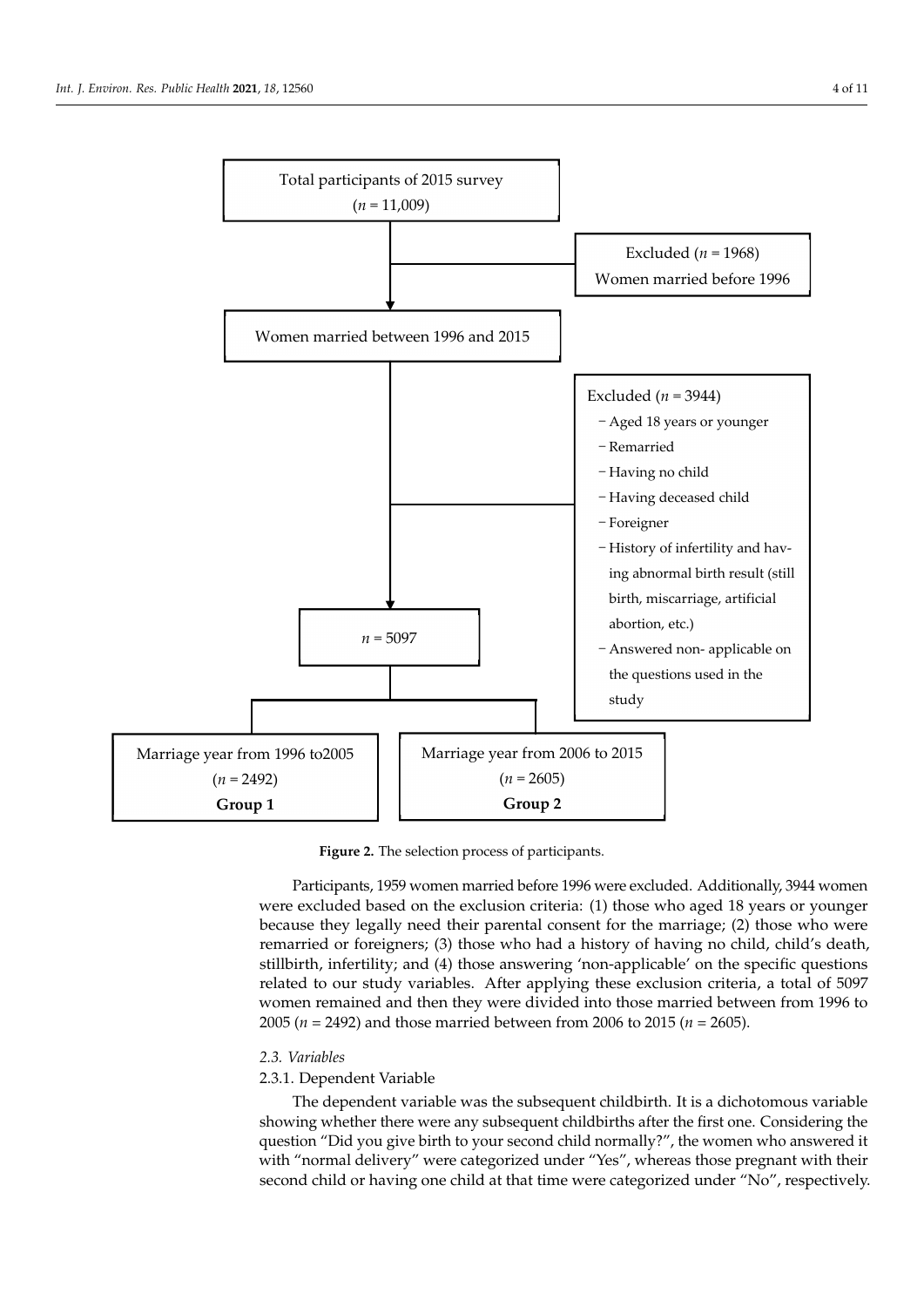The time to subsequent childbirth was determined as the period between the day of the first and the day of the second childbirth.

### 2.3.2. Independent Variables

Demographic factors included current age, marriage age, age at the first birth, and education level. Age was a continuous variable, and educational levels were categorized into three groups as high school graduation or less, college graduate, and graduate school or above. Marriage age was divided into four groups: 19 to 24 years old, 25 to 29 years old, 30 to 34 years old, and 35 years old or older. Socio-economic factors included house ownership, house income, and maternal employment status. House ownership and maternal employment status were divided into "Yes" or "No". House income was divided into four groups.

The value factors included son preference, child preference, and attitude toward the child. Both son and child preferences were assessed using the questions "Do you think you need to have a son?" and "Do you think you need a child?", respectively. The answers consisted of "It must be", "It will be better than nothing", and "It does not matter"; women who answered on "It does not matter" were categorized "No" and others did "Yes". Regarding attitudes toward their child, the mean score of six questions ("Being a parent is a worthwhile thing in life"; "A child makes a stronger relationship between husband and wife"; "People with children are less lonely in old age"; "If you have children, you can be helped economically in old age"; "It is natural to have children for generations of your family"; and "Having children is also a duty to society) were used [\[18\]](#page-10-3), and each question was measured on a 4-point Likert-type scale ("entirely agree", "mostly agree", "mostly disagree," or " entirely disagree"). Higher scores indicate a more favorable attitude to having a child.

Support factors included housework fairness of husband and parents supporting for childcare. Housework fairness was measured using the question "Do you think your husband equally does the housework?" and parents support for childcare was assessed using the question "In the past 6 months, have you had economic or non-economic support for child care from your parents and/or parents-in-law?". These variables were categorized into "Yes" or "No".

## *2.4. Statistics*

Descriptive statistics, including means, standard deviations (SD), frequencies, and percentages, were performed to examine the general characteristics and the variables related to childbirth. Discrete-time hazard models were performed to examine the factors associated with subsequent childbirth intervals from the first childbirth. This method is helpful in the analysis of the probability of an event occurring when the time variable is discretely measured. There was no evidence of multicollinearity between variables. All statistical analyses were performed using the SAS 9.4 (Cary, NC, USA) with a significance level of 0.05.

#### *2.5. Ethical Consideration*

This study was approved by the Institutional Review Board of Yonsei University in Korea (No. 4-2017-0876) to ensure the exempt status of the full review.

#### **3. Results**

#### *3.1. General Characteristics of Participants by Groups*

Table [1](#page-5-0) presents the general characteristics of the participants in two groups by marriage year. The mean current and marriage ages of women were 40.39 years old  $(SD = 3.44)$  and 26.29 years old  $(SD = 2.78)$  in women married between 1996 to 2005 (Group 1); and 33.38 years old (SD =  $4.03$ ) and 28.52 years old (SD = 3.49) in women married between 2006 to 2015 (Group 2). The mean age at the first birth were approximately 26.61  $(SD = 3.03)$  and 28.85 years  $(SD = 3.62)$  for the two groups, respectively. Approximately 60%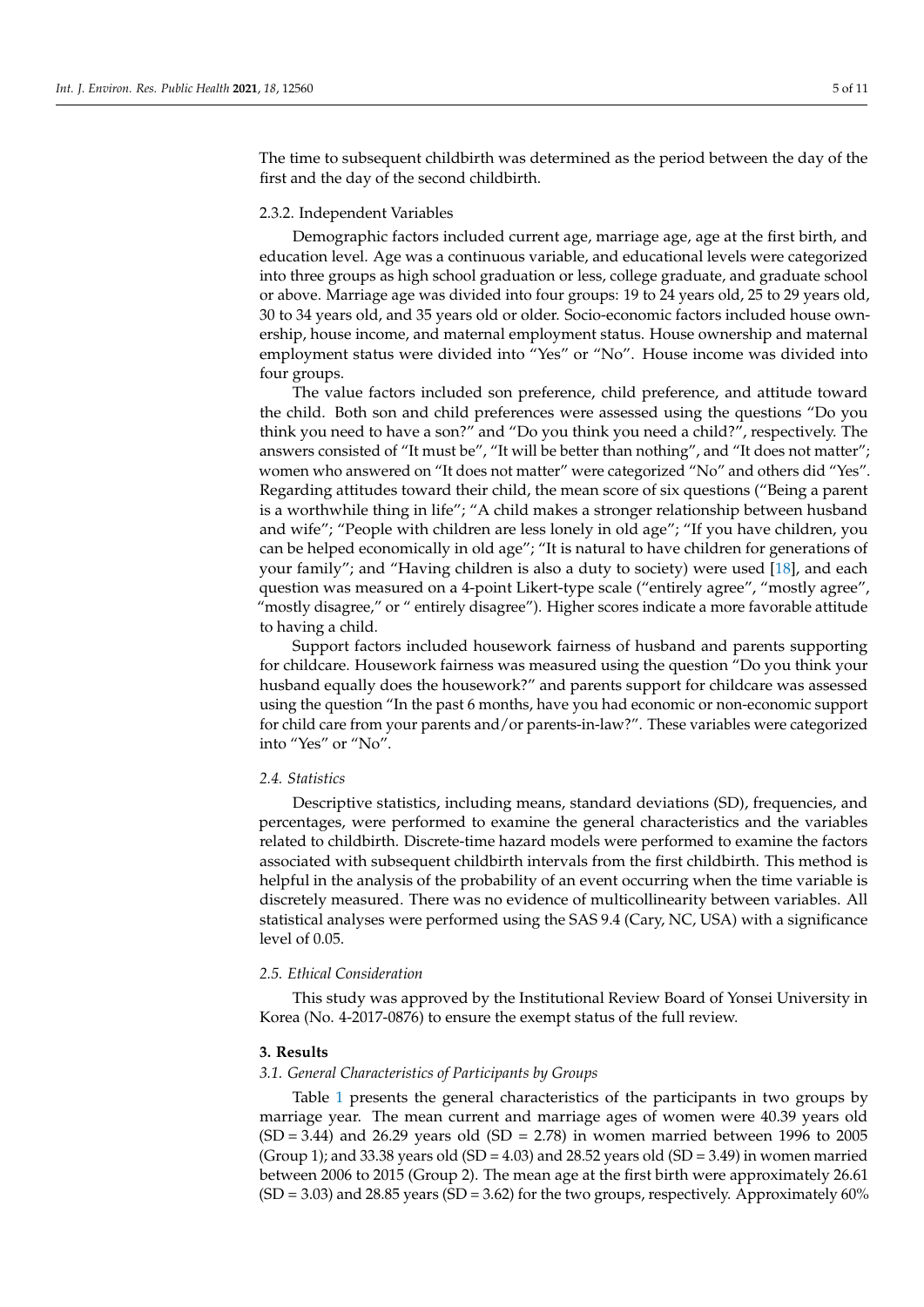and 75% of the women surveyed were at least college graduates in Group 1 and Group 2, respectively. Approximately 59% of women were employed in Group 1, and 41% were in Group 2. The mean number of children was  $2.08$  (SD = 0.61) in Group 1. In contrast to this, the mean number of children was  $1.40$  (SD = 0.82) in Group 2. Regarding son and child preferences, about 34% and 91% of women preferred to have a son and a child in both groups, respectively. About 45% and 1.77% of women reported as doing fairly housework with husband and having parents' supports for their childcare, respectively, in Group 1; however, the rates of these items were 52.4% and 4.3%, respectively, in Group 2.

<span id="page-5-0"></span>**Table 1.** General characteristics of participants.

| <b>Variables</b>                   | Group $1^a$ ( <i>n</i> = 2492)        | Group 2 <sup>b</sup> ( <i>n</i> = 2605) |  |  |
|------------------------------------|---------------------------------------|-----------------------------------------|--|--|
|                                    | Mean $\pm$ SD (Range) or <i>n</i> (%) | Mean $\pm$ SD (Range) or <i>n</i> (%)   |  |  |
| Current age (year)                 | $40.39 \pm 3.44$ (29-49)              | $33.38 \pm 4.03$ (19-48)                |  |  |
| Marriage age                       | $26.29 \pm 2.78$ (19-38)              | $28.52 \pm 3.49$ (19-44)                |  |  |
| $<$ 25                             | 610 (24.48)                           | 268 (10.29)                             |  |  |
| $25 - 29$                          | 1590 (63.80)                          | 1433 (55.01)                            |  |  |
| $30 - 34$                          | 277 (11.12)                           | 764 (29.33)                             |  |  |
| >35                                | 15(0.6)                               | 140 (5.37)                              |  |  |
| Age at the first birth             | $26.61 \pm 3.03$ (18-44)              | $28.85 \pm 3.62$ (18-44)                |  |  |
| Educational level                  |                                       |                                         |  |  |
| High school graduation             | 975 (39.13)                           | 662 (25.41)                             |  |  |
| College graduation                 | 1422 (57.06)                          | 1806 (69.33)                            |  |  |
| $\geq$ Graduate school             | 95 (3.81)                             | 137(5.26)                               |  |  |
| House ownership                    |                                       |                                         |  |  |
| No                                 | 700 (28.09)                           | 1248 (47.91)                            |  |  |
| Yes                                | 1792 (71.91)                          | 1357 (52.09)                            |  |  |
| House income (USD/month)           |                                       |                                         |  |  |
| $<$ 3500                           | 508 (20.39)                           | 921 (35.36)                             |  |  |
| 3500-4600                          | 701 (28.13)                           | 710 (27.26)                             |  |  |
| 4600-6000                          | 617 (24.76)                           | 518 (19.88)                             |  |  |
| > 6000                             | 666 (26.73)                           | 456 (17.50)                             |  |  |
| Maternal employment                |                                       |                                         |  |  |
| Employment                         | 1470 (58.99)                          | 1073 (41.19)                            |  |  |
| Unemployment                       | 1022 (41.01)                          | 1532 (58.81)                            |  |  |
| Number of children                 | $2.08 \pm 0.61$ (0-10)                | $1.40 \pm 0.82$ (0-4)                   |  |  |
| 1                                  | 290 (11.64)                           | 1144 (43.92)                            |  |  |
| $\overline{2}$                     | 1750 (70.22)                          | 1268 (48.68)                            |  |  |
| >3                                 | 452 (18.14)                           | 193 (7.40)                              |  |  |
| Son preference                     |                                       |                                         |  |  |
| No                                 | 1632 (65.49)                          | 1733 (66.53)                            |  |  |
| Yes                                | 860 (34.51)                           | 872 (33.47)                             |  |  |
| Child preference                   |                                       |                                         |  |  |
| No                                 | 201 (8.07)                            | 223 (8.56)                              |  |  |
| Yes                                | 2291 (91.93)                          | 2382 (91.44)                            |  |  |
| Attitude toward child (Range: 1–4) | $2.83 \pm 0.43$                       | $2.82 \pm 0.44$                         |  |  |
| Housework fairness                 |                                       |                                         |  |  |
| No                                 | 1353 (54.29)                          | 1239 (47.56)                            |  |  |
| Yes                                | 1139 (45.71)                          | 1366 (52.44)                            |  |  |
| Parental support in childcare      |                                       |                                         |  |  |
| No                                 | 2448 (98.23)                          | 2494 (95.74)                            |  |  |
| Yes                                | 44 (1.77)                             | 111 (4.26)                              |  |  |

 $\frac{1}{a}$  Group 1: women who married between 1996 to 2005; <sup>b</sup> Group 2: women who married between 2006 to 2015.

## *3.2. Differences in Factors Associated with Subsequent Childbirth between Two Groups*

Table [2](#page-6-0) presents the results of a discrete-time hazard models analysis regarding factors associated with subsequent childbirth in both groups. The common factors associated with the subsequent childbirth in both groups were maternal education level, having a son preference, and a positive attitude towards the child. Women with college graduation (hazard ratios, HR = 0.85; 95% CI = 0.77–0.93 in Group 1, HR = 0.89; 95% CI = 0.81–0.98 in Group 2) were less likely to have the subsequent child compared to women with high school graduation. Otherwise, having a son preference (HR = 1.16; 95% CI = 1.06–1.27 in Group 1, HR =  $1.14$ ;  $95\%$  CI =  $1.04-1.24$  in Group 2) and women with a higher score for a positive attitude toward the child (HR = 1.12;  $95\%$  CI = 1.01–1.25 in Group 1, HR = 1.11; 95% CI = 1.01–1.22 in Group 2) were more likely to have the subsequent child.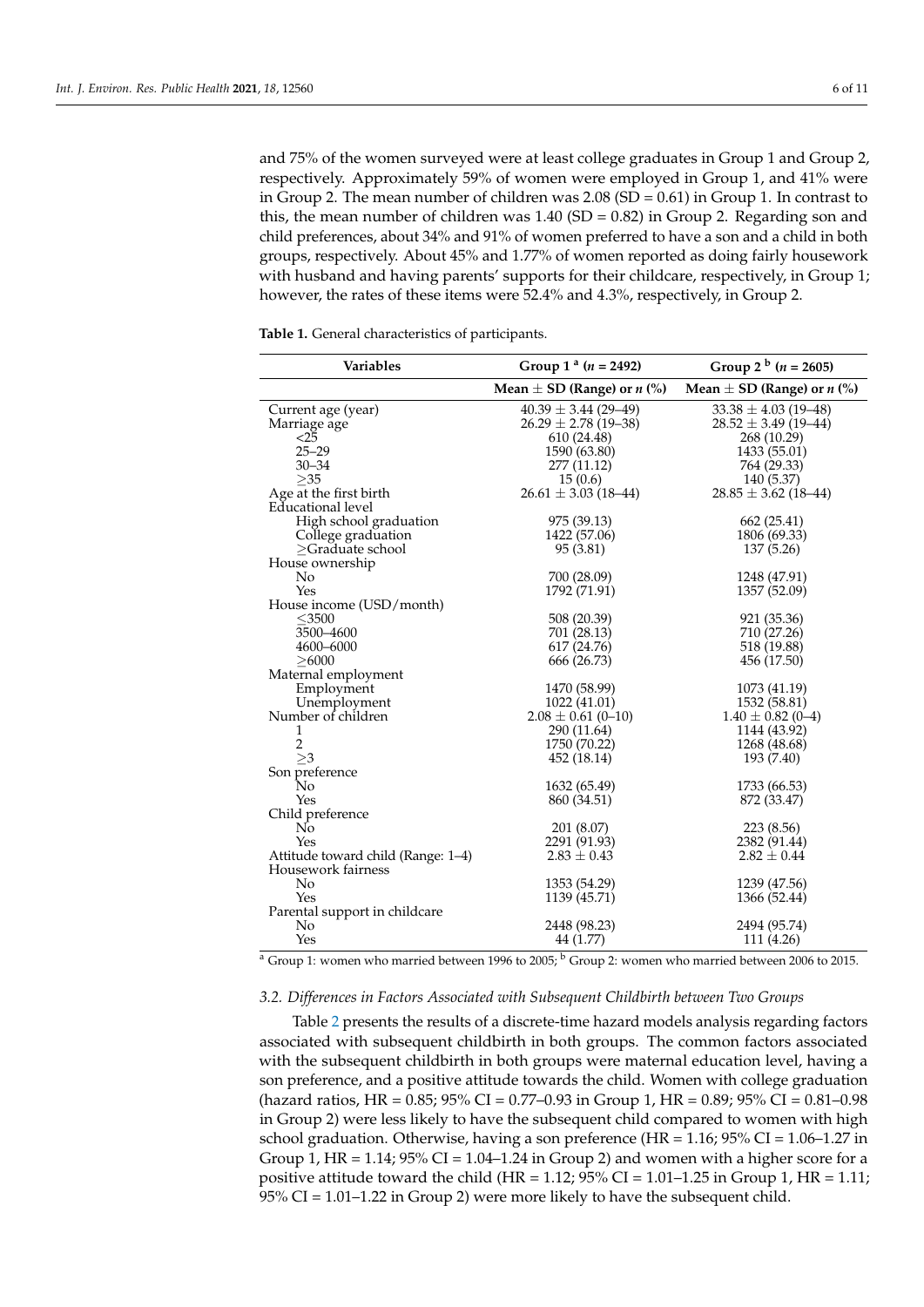<span id="page-6-0"></span>

|                               | <b>Variables</b>                                            | Categories             | Group 1 <sup>a</sup> $(n = 2492)$ |      |        | Group 2 <sup>b</sup> ( $n = 2605$ ) |      |        |
|-------------------------------|-------------------------------------------------------------|------------------------|-----------------------------------|------|--------|-------------------------------------|------|--------|
|                               |                                                             |                        | HR                                |      | 95% CI | <b>HR</b>                           |      | 95% CI |
| Demographic<br>Factors'       | Current age (year)                                          | N/A                    | 1.02                              | 1.01 | 1.04   | 0.72                                | 0.70 | 0.74   |
|                               | Marriage age                                                | $<$ 25                 | 0.84                              | 0.73 | 0.96   | 0.96                                | 0.81 | 1.14   |
|                               | $ref. = 25-29$                                              | 30-34                  | 1.16                              | 0.97 | 1.37   | 1.13                                | 1.00 | 1.28   |
|                               |                                                             | $\geq$ 35              | 1.07                              | 0.55 | 2.07   | 0.90                                | 0.68 | 1.19   |
|                               | Age at the first childbirth                                 | N/A                    | 0.93                              | 0.91 | 0.95   | 1.35                                | 1.31 | 1.39   |
| Socio-<br>Economic<br>Factors | Education level                                             | College graduation     | 0.85                              | 0.77 | 0.93   | 0.89                                | 0.81 | 0.98   |
|                               | (ref. = High school Graduation)                             | $\geq$ Graduate school | 0.85                              | 0.67 | 1.09   | 0.79                                | 0.65 | 0.97   |
|                               | House ownership<br>$(ref. = No)$                            | Yes                    | 1.09                              | 0.99 | 1.21   | 0.92                                | 0.85 | 1.00   |
|                               | Monthly house income, USD<br>$(ref. = \langle 3500 \rangle$ | $\geq$ 3500, <4500     | 1.02                              | 0.90 | 1.16   | 1.10                                | 0.99 | 1.23   |
|                               |                                                             | $\geq$ 4600, <6000     | 1.00                              | 0.87 | 1.14   | 1.18                                | 1.04 | 1.33   |
|                               |                                                             | $\geq 6000$            | 1.00                              | 0.87 | 1.14   | 1.15                                | 1.00 | 1.32   |
|                               | Maternal employment<br>$(ref. = No)$                        | Yes                    | 1.04                              | 0.95 | 1.14   | 0.86                                | 0.78 | 0.94   |
| Values<br>Factors             | Son preference<br>$(ref. = No)$                             | Yes                    | 1.16                              | 1.06 | 1.27   | 1.14                                | 1.04 | 1.24   |
|                               | Child preference<br>$(ref. = No)$                           | Yes                    | 1.15                              | 0.98 | 1.36   | 1.15                                | 0.99 | 1.33   |
|                               | Attitude toward child                                       | N/A                    | 1.12                              | 1.01 | 1.25   | 1.11                                | 1.01 | 1.22   |
| Social<br>Support<br>Factors  | <b>Housework Fairness</b><br>$(ref. = No)$                  | Yes                    | 0.96                              | 0.88 | 1.05   | 0.98                                | 0.90 | 1.06   |
|                               | Parental support in childcare<br>$(ref. = No)$              | Yes                    | 1.14                              | 0.83 | 1.57   | 1.01                                | 0.83 | 1.24   |

**Table 2.** Factors associated with subsequent childbirth by groups of marriage year (1996–2005 vs. 2006–2015).

ref. = reference; <sup>a</sup> Group 1: women who married between 1996 to 2005; <sup>b</sup> Group 2: women who married between 2006 to 2015.

Regarding indifferent factors associated with subsequent childbirth between the two groups, there was the maternal age at the first childbirth (HR =  $0.93$ ;  $95\%$  CI =  $0.91-0.95$  in Group 1, HR =  $1.35$ ;  $95\%$  CI =  $1.31$ – $1.39$  in Group 2). A monthly house income (USD) from 4600 to 6000 (HR = 1.18;  $95\%$  CI = 1.04–1.33) significantly increased the hazard ratios of subsequent childbirth rather than the reference group in Group 2 only. Working women  $(HR = 0.86; 95\% CI = 0.78{\text -}0.94)$  significantly decreased the hazard ratios of subsequent childbirth compared to non-working women in Group 2.

#### **4. Discussion**

This study aimed to identify factors associated with subsequent childbirth in married women by marriage years. The major findings are as follows. First, maternal education level, which was a socio-economic factor, was associated with decreased subsequent childbirth in both groups. Second, values factors, such as son preference and positive attitude toward the child, were associated with increased subsequent childbirth in both groups. Third, only in Group 2 was higher monthly income associated with increasing subsequent childbirth; by contrast, women's employment decreased the likelihood of subsequent childbirth. Finally, the variable that obtained contradictory results in the two groups was the age at first childbirth.

Firstly, the current study found that changes in fertility were associated with socioeconomic factors of women, such as education level. According to European studies, women with advanced education defined as tertiary education started a family later in life and postponed their first childbirth [\[8](#page-9-6)[,19\]](#page-10-4). The association of advanced education with delayed marriage and childbirth can be understood as reflecting a need for women with advanced education to have more time to complete their education and also get established in a good job [\[20\]](#page-10-5). In Korea, according to 2017 statistics, the college enrollment rate of female students (72.7%) has steadily surpassed that of males (65.3%) since 2005 [\[5\]](#page-9-3). In other words, higher occupational and income opportunities for women with advanced education may create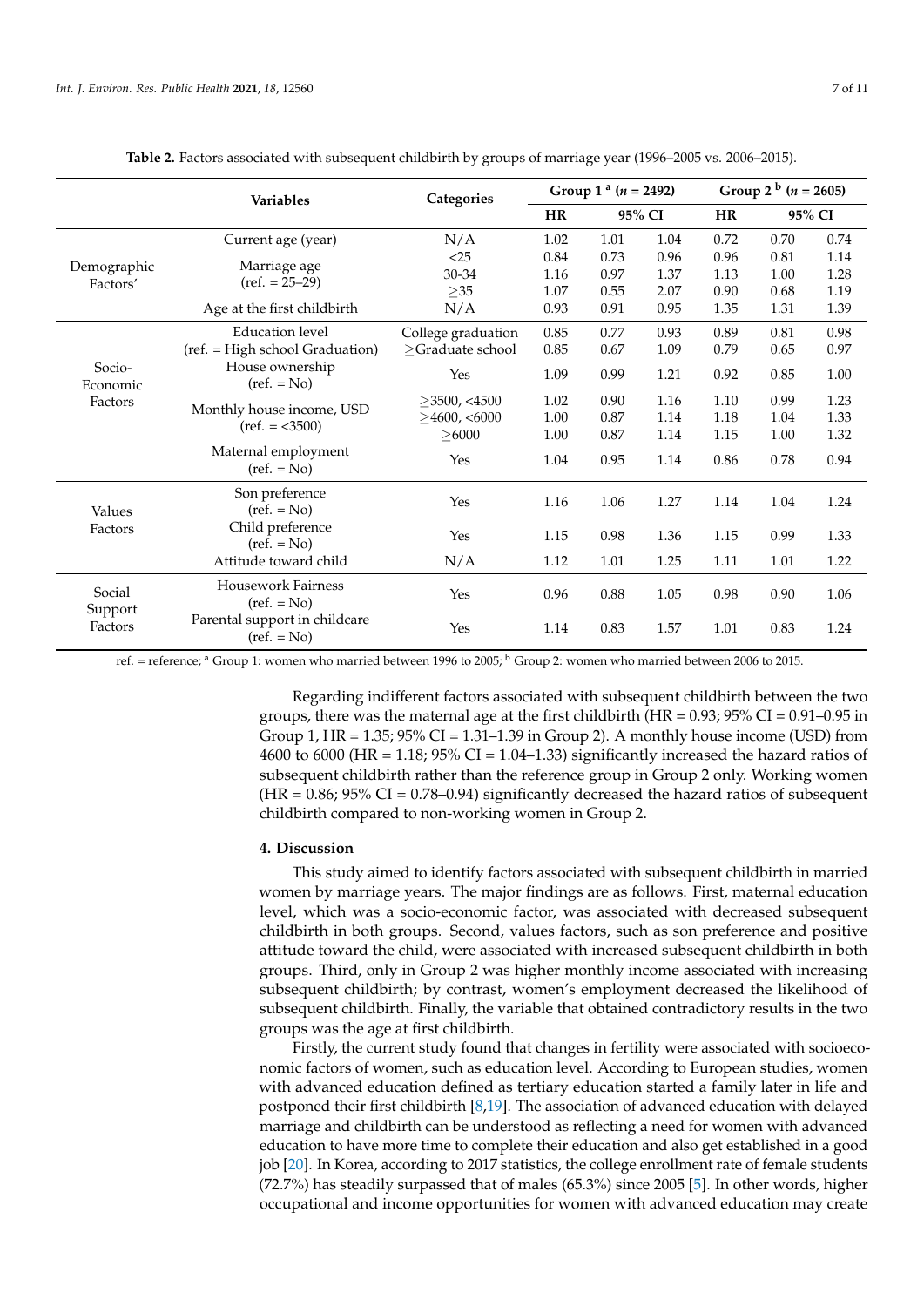more significant conflict between their childbearing including subsequent childbirth and employment role [\[20\]](#page-10-5). In this context, regarding women's employment, previous studies found that full-time working women were less likely to have subsequent child than were non-employed women [\[21\]](#page-10-6). Similarly, the current study found that employed women in Group 2 were less likely to have a subsequent child.

The Korean government has implemented plans for approaching low fertility and an increasingly aged society since 2006. The first plan (2006–2010) aimed at fostering environments favorable of childbirth and childcare and the second plan (2011–2015) aimed to foster a family-friendly and gender-equal culture.

Notwithstanding the efforts of the Korean government, including diversification of childcare leave, flexibility of labor conditions, and government support for women's return to the labor market after completing early childcare, the index of work–life balance of Korea was 5.0, ranking the country third from the bottom among OECD countries [\[22\]](#page-10-7). The rate of flexible work in Korea including part-time work, staggered office hours, flexible working hours, and work from home was about 22%, which is very low compared with other developed countries [\[23\]](#page-10-8). In the U.S., 81% of companies have implemented a policy of staggered office hours, and 38% have implemented work from home [\[24\]](#page-10-9). In addition, 69% and 66% of European companies have adopted part-time work or staggered office hours, respectively [\[25\]](#page-10-10). It seems that women highly value work–life balance; thus, worksite or institutional support is a key factor in promoting childbirth, especially in promoting subsequent childbirth, among employed women. Previous cross-cultural research found that women prefer to housework more than men [\[26\]](#page-10-11); thus, housework may not be a harsh burden for all women. Actually, women provide more childcare than men in all cultures [\[27\]](#page-10-12), including Korea. Women typically provide subsistence labor in tribal cultures. Therefore, societies must accommodate women's labor as well as their being the main parent. Liberal paid parental leave, as well as other services, seem to ease child rearing and breastfeeding. The proportion of part-time job in Korean women is lower than that of OECD countries; however, it has been increasing since 2010 [\[28\]](#page-10-13). Furthermore, the rate of parental leave in Korea is 22.8 per 100 children, which is significantly lower than the lowest rate among OECD countries (female use rate: 53.3%). The actual period of use is an average of 7.7 months, and the biggest obstacle to the decision to take parental leave is economic difficulties [\[29\]](#page-10-14). For these reasons, many mothers prefer part-time labor because of parenting and financial concerns. In Europe, because of universal health coverage, part-time workers retain their medical benefits, whereas in the US, many young mothers must work full-time in order to retain coverage. Therefore, institutional arrangements should be supplemented to ensure flexible and stable work.

Second, age at the first birth was associated with fertility. Due to the limited childbirth period, women are less likely to have children if their first birth is delayed. According to Korean statistics, women's age at first marriage was higher in the more recent period of marriage [\[30\]](#page-10-15). In detail, the average first marriage ages increased from 25.8 years in the period between 1995–1999 to 29.9 years in the period between 2010–2015. Along with this demographic trend, women's mean age at first birth in Korea had increased from 26.7 years in 1996 to 31.2 years in 2015 [\[30\]](#page-10-15). It is noteworthy that, in Group 1, before implementing the childcare policies, the occurrence of subsequent childbirth decreased as the age at first birth increased. In contrast, in Group 2, during the years of implementation of childcare policies in Korea, the hazard ratio for subsequent childbirth increased with the age at first birth. According to Korean statistics, the total number of childbirths with subsequent childbirth showed a downward curve until 2005, before representing an upward trend after 2006. In detail, the number of subsequent childbirths increased from 166,900 in 2005 to 184,000 babies in 2012 [\[31\]](#page-10-16).

The government unveiled the first plan of a mid-term childcare plan for the period 2006 to 2010, known as the "Saessak Plan" in 2006. The Saessak in English means "newly sprouted shoots", which is often used to refer to children in Korea. The purpose of these policies was to strengthen the publicity of childcare and provide high-quality childcare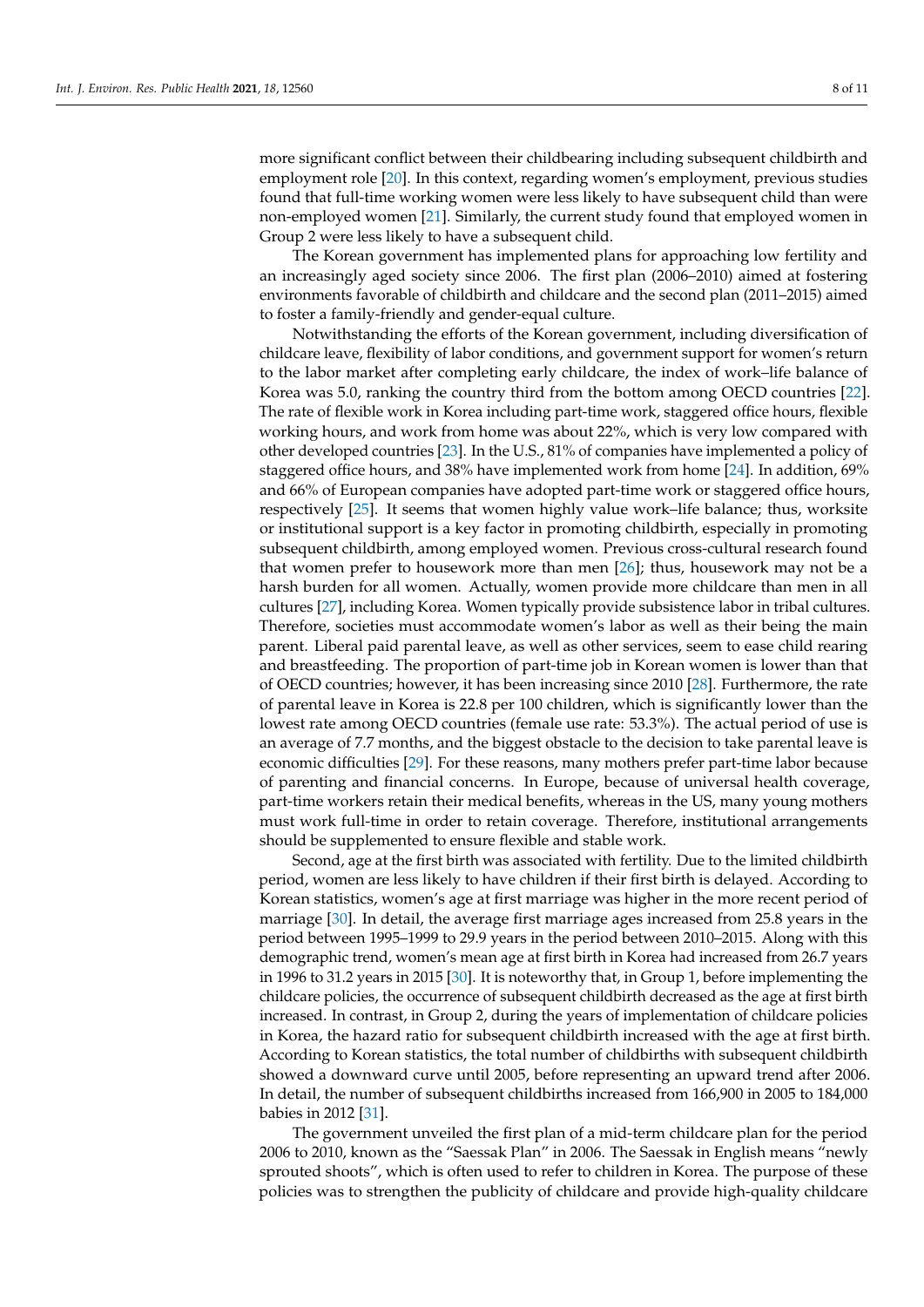services. The Korean government has steadily increased the budget for childcare support and undertaken the following childcare support projects: improving access to childcare facilities (e.g., daycare centers, kindergarten), reducing household burden due to childcare expenses, and enhancing the quality of childcare services. As a result, the number of childcare facilities increased from 19,276 in 2000 to 35,352 in 2020, and the childcare fee has been fully subsidized except for some of the upper-income households since 2012 in Korea [\[32\]](#page-10-17). It seems that these aggressive government policies appear to have had an impact on the fertility rate to some extent.

Third, the value of sex preference has an impact on reproductive behavior. The current study shows that women who prefer a son were more likely to have a subsequent child than women who did not. This pattern has been found in some Southeast Asia, including Vietnam, China, and India [\[33\]](#page-10-18). The fundamental idea is that couples have a strong preference for sons, and that they are more likely to have an additional child if they have an only daughter as a first baby or if there are no other restrictions (e.g., economic problems, maternal age). Sons tend to be perceived as significant economic resources of the household in the form of a patriarch in the modern society of Southeast Asia [\[34\]](#page-10-19). Regarding positive perceptions about the VOC, they were also more likely to give birth to a child. Having a child is the result of a complicated rational decision. Ajzen's study (2013) using the Theory of Planned Behavior [\[35\]](#page-10-20) found that attitudes towards having a subsequent child had the most substantial effect on childbearing intentions [\[36\]](#page-10-21). Ajzen's study [\[36\]](#page-10-21) reported that the decision to have their subsequent child seems to be mainly related to their beliefs based on the idea that having another child will make their lives better or worse. In this context, the experience of raising the first child can be important and can thus improve the parenting environment to relieve parents' burden to raise a child will be needed for encouraging childbirth. Furthermore, a positive perception on having a child to be a source of happiness would compensate the burdens of childcare. Positive parenting experience and environment are highly likely to act as important factors for realizing the importance of child existence for both the mother and child [\[37\]](#page-10-22).

This study has several limitations. This study used cross-sectional data, and, thus, causal relationships among the variables examined cannot be determined. Therefore, further studies using a longitudinal design to examine the causal relationship of the variables are needed. Another methodological concern limited the consideration of a wide range and selection of variables due to the study design focusing on secondary data analysis. For example, both mother's and father's employment is important to having children; however, this study did not include father's employment status. Work types among women which may affect childbirth were not included in the analysis. In detail, several studies had shown that women with a secure job [\[8,](#page-9-6)[38,](#page-10-23)[39\]](#page-10-24) or a job that guarantees a work-life balance [\[8\]](#page-9-6) were more likely to be associated with subsequent childbirth. It included only the two questions about the point of view on son preference and the value on economic and social utility. Future research should include such an item and other more precise questions regarding positive perception towards their child. Finally, support factors, including housework fairness and parental support in childcare, were not statistically significant in this study. Cross-cultural research indicates that help provided by other relatives can ease the mother's burden, and presumably making her more willing to have subsequent children [\[15\]](#page-10-0). The father's assistance tends to improve the wife's marital satisfaction [\[40\]](#page-10-25). Grandparents typically help out with child care in our species. Older siblings, especially daughters, typically contribute care, actually enhancing the mother's health and longevity [\[41\]](#page-10-26). Societal measures to raise the birth rate are more likely to succeed if they accommodate human nature as indicated by cross-cultural research patterns. Despite the presence of various influencing factors as in previous studies related to social support, there was a limitation for using variables on supportiveness resources, such as the husband's and parents' factors for childcare in the current study. In detail, the questions related to childcare support consisted of whether respondents received financial or non-financial support from their parent-in-laws or their parents in the past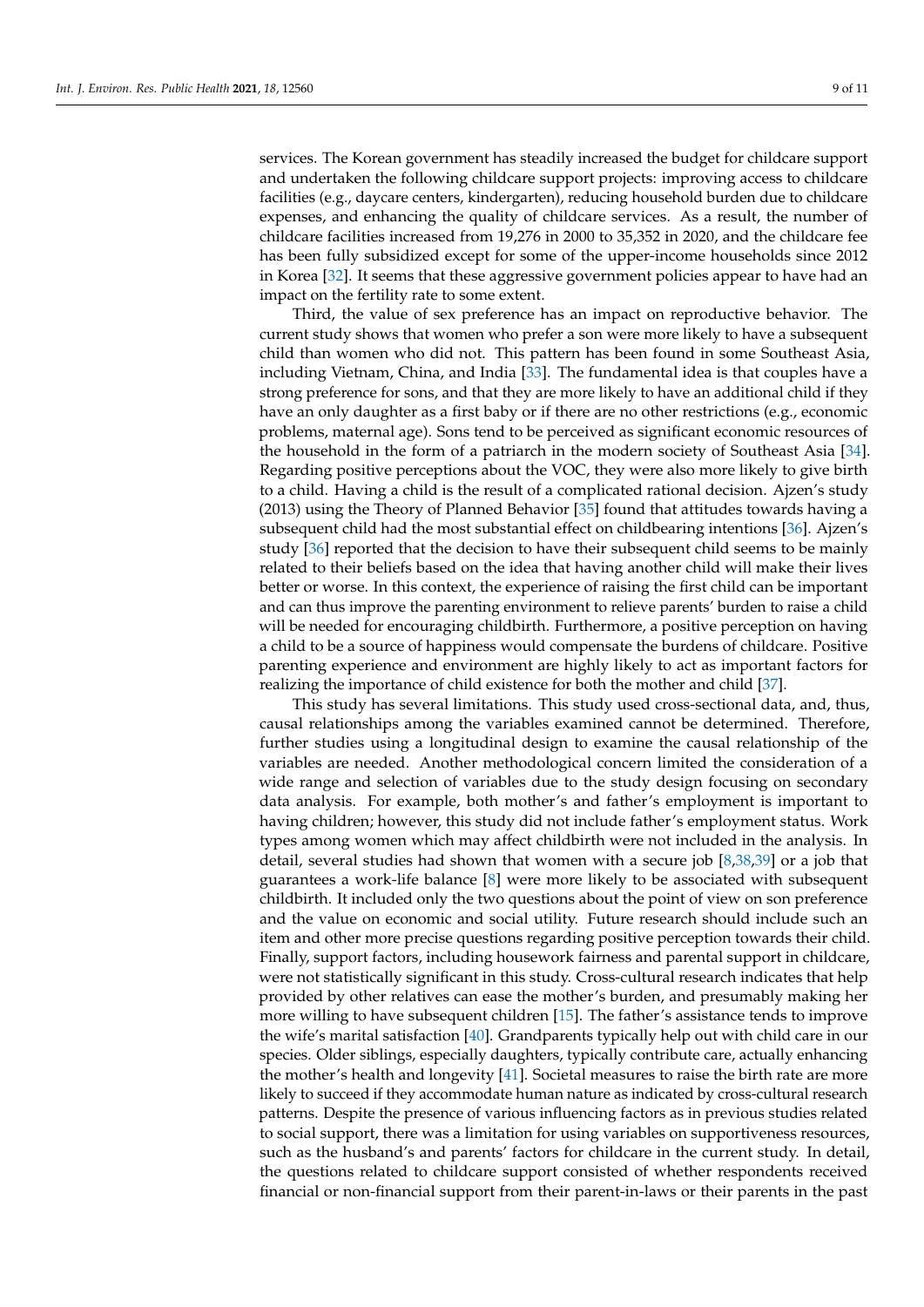6 months. In addition, there was limited use of appropriate questions regarding the husband's contribution to domestic work. Thus, further primary data collection should be conducted with more valid questionnaires consisting of multidimensional components, including cultural issues, specifically regarding parental support for childcare.

#### **5. Conclusions**

This study shows that changes in demographic characteristics, such as delayed marriage, higher education attainment, and employment, result in declining fertility rates in Korea. To increase fertility in Korea, the government needs to more actively make provisions for childcare and deal with the reduction in the incomparable role for women under the circumstance of changes in demographic characteristics.

**Author Contributions:** Conceptualization, J.P. and K.L.; methodology, J.P., H.K. and K.L.; software, K.L.; validation, J.P., H.K. and K.L.; formal analysis, J.P. and K.L.; investigation, J.P. and K.L.; data curation, K.L.; writing—original draft preparation, J.P. and K.L.; writing—review and editing, J.P., K.L. and H.K.; visualization, J.P. and K.L.; supervision, J.P.; project administration, J.P. All authors have read and agreed to the published version of the manuscript.

**Funding:** This research received no external funding.

**Institutional Review Board Statement:** This study was approved by the institutional review board of the College of Nursing, Yonsei University.

**Informed Consent Statement:** Not applicable.

**Data Availability Statement:** Data used for the secondary analysis in this study is available upon request. <https://data.kihasa.re.kr/micro/request/list.jsp> (in Korean) (accessed on 18 February 2018).

**Acknowledgments:** We sincerely thank Gi Joon Song at the College of Nursing, Yonsei University, for statistical consultation. Kyoungjin Lee received a scholarship from Brain Korea 21 FOUR Project funded by National Research Foundation(NRF) of Korea, Yonsei University College of Nursing.

**Conflicts of Interest:** The authors declare no conflict of interest.

# **References**

- <span id="page-9-0"></span>1. Statistics Korea. Total Fertility Rates and Age-Specific Fertility Rates for Whole Country. 2020. Available online: [http://kosis.kr/](http://kosis.kr/statHtml/statHtml.do?orgId=101&tblId=DT_1B81A21&conn_path=I2) [statHtml/statHtml.do?orgId=101&tblId=DT\\_1B81A21&conn\\_path=I2](http://kosis.kr/statHtml/statHtml.do?orgId=101&tblId=DT_1B81A21&conn_path=I2) (accessed on 11 February 2019).
- <span id="page-9-1"></span>2. Lee, S.-S. Low fertility and policy responses in Korea. *Jpn. J. Popul.* **2009**, *7*, 57–70.
- 3. Tu, E.J.C.; Yan, Y.R.; Zhao, J.Y. Ultra-low fertility, gender equity and policy considerations. *Asian Educ. Dev. Stud.* **2017**, *6*, 112–124. [\[CrossRef\]](http://doi.org/10.1108/AEDS-02-2016-0016)
- <span id="page-9-2"></span>4. Song, J.E.; Ahn, J.A.; Lee, S.K.; Roh, E.H. Factors related to low birth rate among married women in Korea. *PLoS ONE* **2018**, *13*, e0194597. [\[CrossRef\]](http://doi.org/10.1371/journal.pone.0194597)
- <span id="page-9-3"></span>5. Ministry of Gender Equality and Family. 2018 Women's Life in Statistics (The Republic of Korea). 2018. Available online: [http://www.mogef.go.kr/nw/rpd/nw\\_rpd\\_s001d.do?mid=news405&bbtSn=705754](http://www.mogef.go.kr/nw/rpd/nw_rpd_s001d.do?mid=news405&bbtSn=705754) (accessed on 18 February 2019).
- <span id="page-9-4"></span>6. Statistics Korea. Birth Statistics for 2017 (Confirmed), National Approval Statistics No.10103. 2017. Available online: [http://kostat.go.kr/portal/korea/kor\\_nw/1/2/1/index.board?bmode=read&aSeq=369566&pageNo=3&rowNum=10](http://kostat.go.kr/portal/korea/kor_nw/1/2/1/index.board?bmode=read&aSeq=369566&pageNo=3&rowNum=10&amSeq=&sTarget=title&sTxt=) [&amSeq=&sTarget=title&sTxt=](http://kostat.go.kr/portal/korea/kor_nw/1/2/1/index.board?bmode=read&aSeq=369566&pageNo=3&rowNum=10&amSeq=&sTarget=title&sTxt=) (accessed on 11 February 2019).
- <span id="page-9-5"></span>7. Jones, G.W. Delayed marriage and very low fertility in Pacific Asia. *Popul. Dev. Rev.* **2007**, *33*, 453–478. [\[CrossRef\]](http://doi.org/10.1111/j.1728-4457.2007.00180.x)
- <span id="page-9-6"></span>8. D'Albis, H.; Greulich, A.; Ponthiere, G. Education, labour, and the demographic consequences of birth postponement in Europe. *Demogr. Res.* **2017**, *36*, 691–727. [\[CrossRef\]](http://doi.org/10.4054/DemRes.2017.36.23)
- <span id="page-9-7"></span>9. Raymo, J.M.; Park, H.; Xie, Y.; Yeung, W.J. Marriage and Family in East Asia: Continuity and Change. *Annu. Rev. Sociol.* **2015**, *41*, 471–492. [\[CrossRef\]](http://doi.org/10.1146/annurev-soc-073014-112428)
- <span id="page-9-8"></span>10. Brinton, M.C.; Oh, E. Babies, Work, or Both? Highly Educated Women's Employment and Fertility in East Asia. *Am. J. Sociol.* **2019**, *125*, 105–140. [\[CrossRef\]](http://doi.org/10.1086/704369)
- <span id="page-9-9"></span>11. Aghajanian, A. The Value of Children in Rural and Urban Iran: A Pilot Study. *J. Comp. Fam. Stud.* **1988**, *19*, 85–97. [\[CrossRef\]](http://doi.org/10.3138/jcfs.19.1.85)
- <span id="page-9-10"></span>12. Arnold, F. The Value of Children: A Cross-National Study, Volume One. Introduction and Comparative Analysis; East-West Population Institute: Honolulu, HI, USA, 1975.
- <span id="page-9-11"></span>13. Dillon, L.M.; Beechler, M.P. Marital satisfaction and the impact of children in collectivist cultures: A meta-analysis. *J. Evol. Psychol.* **2010**, *8*, 7–22. [\[CrossRef\]](http://doi.org/10.1556/JEP.8.2010.1.3)
- <span id="page-9-12"></span>14. Daly, M.; Wilson, M. Evolutionary social psychology and family homicide. *Science* **1988**, *242*, 519–524. [\[CrossRef\]](http://doi.org/10.1126/science.3175672)